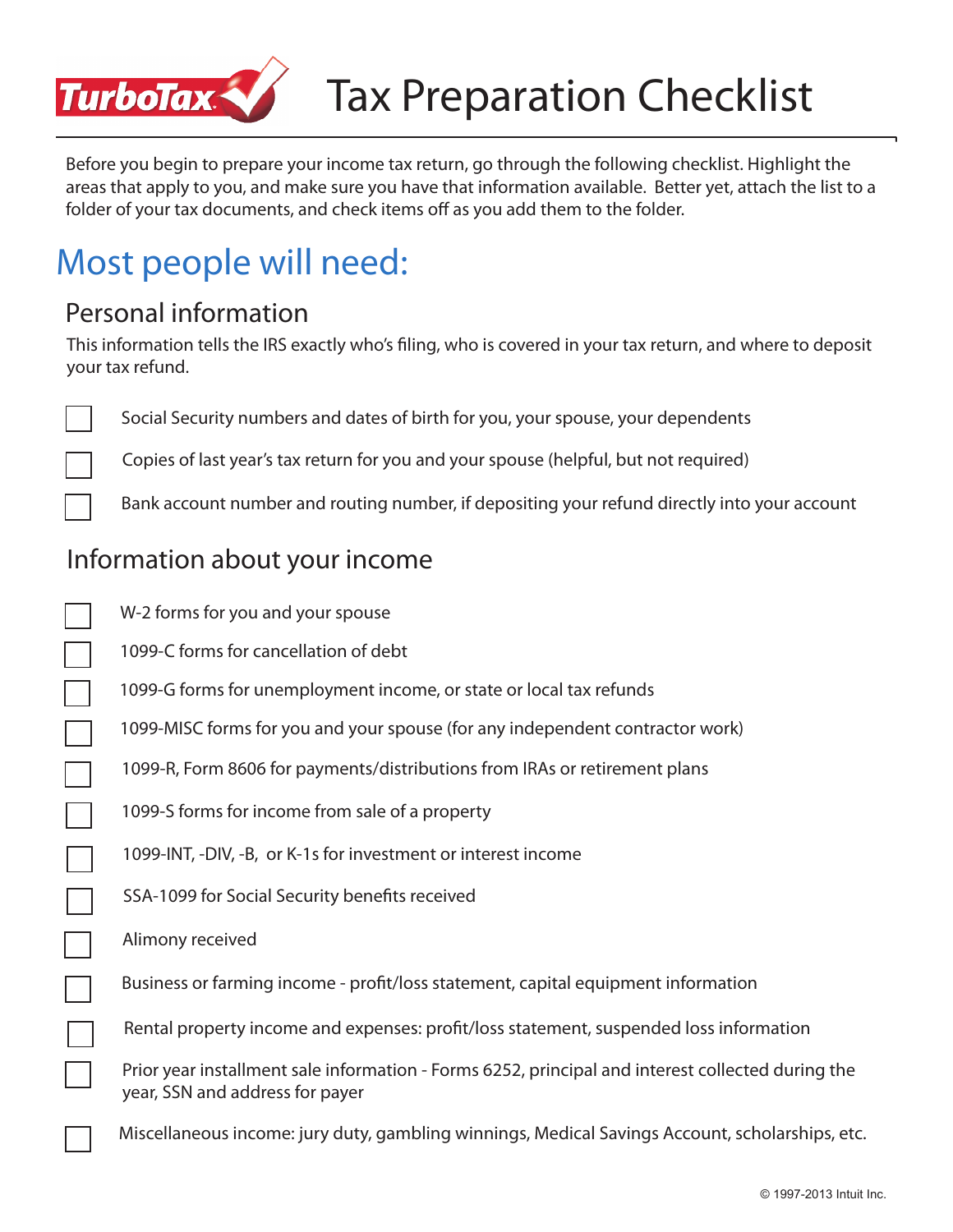### Adjustments to your income

This following items can help reduce the amount of your income that is taxed, which can increase your tax refund, or lower the amount you owe.

| Form 1098-E for student loan interest paid (or loan statements for student loans)                |
|--------------------------------------------------------------------------------------------------|
| Form 1098-T for tuition paid (or receipts/canceled checks for tuition paid for post-high school) |
| For teachers: Canceled checks or receipts for expenses paid for classroom supplies, etc.         |
| Records of IRA contributions made during the year                                                |
| Receipts for any qualifying energy-efficient home improvements (solar, windows, etc.)            |
| Records of Medical Savings Account (MSA) contributions                                           |
| Self-employed health insurance payment records                                                   |
| Records of moving expenses                                                                       |
| Alimony paid                                                                                     |
| Keogh, SEP, SIMPLE, and other self-employed pension plans                                        |

# If you itemize your deductions:

### Deductions and credits

The government offers a number of deductions and credits to help lower the tax burden on individuals, which means more money in your pocket. You'll need the following documentation to make sure you get all the deductions and credits you deserve:

| Child care costs: provider's name, address, tax ID, and amount paid |  |  |
|---------------------------------------------------------------------|--|--|
|                                                                     |  |  |

Education costs: Form 1098-T, education expenses

Adoption costs: SSN of child; records of legal, medical and transportation costs

Forms 1098: Mortgage interest, private mortgage insurance (PMI), and points you paid

Investment interest expenses

Charitable donations: cash amounts, official charity receipts, canceled checks; value of donated property; miles driven and out-of-pocket expenses

Medical and dental expense records

Casualty and theft losses: amount of damage, insurance reimbursements